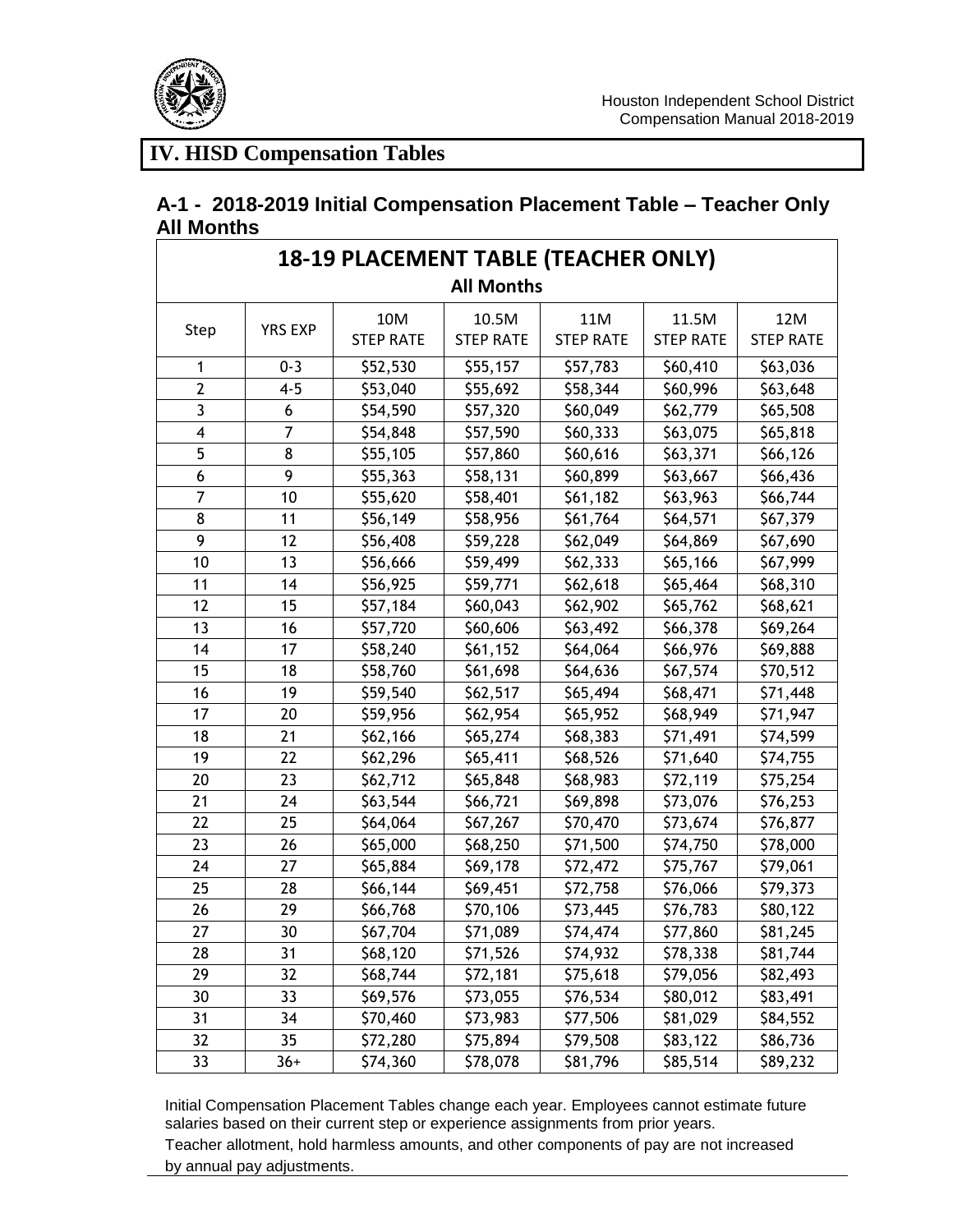

#### **A-2 - 2018-2019 Initial Compensation Placement Table – Other All Months**

| 18-19 PLACEMENT TABLE (OTHER)* |                |                  |                  |                  |                  |                  |  |
|--------------------------------|----------------|------------------|------------------|------------------|------------------|------------------|--|
| <b>All Months</b>              |                |                  |                  |                  |                  |                  |  |
|                                |                | 10M              | 10.5M            | 11M              | 11.5M            | 12M              |  |
| Step                           | <b>YRS EXP</b> | <b>STEP RATE</b> | <b>STEP RATE</b> | <b>STEP RATE</b> | <b>STEP RATE</b> | <b>STEP RATE</b> |  |
| 1                              | $0 - 4$        | \$52,530         | \$55,157         | \$57,783         | \$60,410         | \$63,036         |  |
| $\overline{2}$                 | $5 - 6$        | \$53,040         | \$55,692         | \$58,344         | \$60,996         | \$63,648         |  |
| $\overline{3}$                 | $\overline{7}$ | \$54,590         | \$57,320         | \$60,049         | \$62,779         | \$65,508         |  |
| $\overline{\mathbf{4}}$        | 8              | \$54,848         | \$57,590         | \$60,333         | \$63,075         | \$65,818         |  |
| $\overline{5}$                 | $\overline{9}$ | \$55,105         | \$57,860         | \$60,616         | \$63,371         | \$66,126         |  |
| $\boldsymbol{6}$               | 10             | \$55,363         | \$58,131         | \$60,899         | \$63,667         | \$66,436         |  |
| $\overline{7}$                 | 11             | \$55,620         | \$58,401         | \$61,182         | \$63,963         | \$66,744         |  |
| 8                              | 12             | \$56,149         | \$58,956         | \$61,764         | \$64,571         | \$67,379         |  |
| 9                              | 13             | \$56,408         | \$59,228         | \$62,049         | \$64,869         | \$67,690         |  |
| 10                             | 14             | \$56,666         | \$59,499         | \$62,333         | \$65,166         | \$67,999         |  |
| 11                             | 15             | \$56,925         | \$59,771         | \$62,618         | \$65,464         | \$68,310         |  |
| 12                             | 16             | \$57,184         | \$60,043         | \$62,902         | \$65,762         | \$68,621         |  |
| 13                             | 17             | \$57,720         | \$60,606         | \$63,492         | \$66,378         | \$69,264         |  |
| 14                             | 18             | \$58,240         | \$61,152         | \$64,064         | \$66,976         | \$69,888         |  |
| $\overline{15}$                | 19             | \$58,760         | \$61,698         | \$64,636         | \$67,574         | \$70,512         |  |
| 16                             | 20             | \$59,540         | \$62,517         | \$65,494         | \$68,471         | \$71,448         |  |
| 17                             | 21             | \$59,956         | \$62,954         | \$65,952         | \$68,949         | \$71,947         |  |
| 18                             | 22             | \$62,166         | \$65,274         | \$68,383         | \$71,491         | \$74,599         |  |
| 19                             | 23             | \$62,296         | \$65,411         | \$68,526         | \$71,640         | \$74,755         |  |
| 20                             | 24             | \$62,712         | \$65,848         | \$68,983         | \$72,119         | \$75,254         |  |
| 21                             | 25             | \$63,544         | \$66,721         | \$69,898         | \$73,076         | \$76,253         |  |
| 22                             | 26             | \$64,064         | \$67,267         | \$70,470         | \$73,674         | \$76,877         |  |
| 23                             | 27             | \$65,000         | \$68,250         | \$71,500         | \$74,750         | \$78,000         |  |
| 24                             | 28             | \$65,884         | \$69,178         | \$72,472         | \$75,767         | \$79,061         |  |
| 25                             | 29             | \$66,144         | \$69,451         | \$72,758         | \$76,066         | \$79,373         |  |
| 26                             | 30             | \$66,768         | \$70,106         | \$73,445         | \$76,783         | \$80,122         |  |
| 27                             | 31             | \$67,704         | \$71,089         | \$74,474         | \$77,860         | \$81,245         |  |
| 28                             | 32             | \$68,120         | \$71,526         | \$74,932         | \$78,338         | \$81,744         |  |
| 29                             | 33             | \$68,744         | \$72,181         | \$75,618         | \$79,056         | \$82,493         |  |
| 30                             | 34             | \$69,576         | \$73,055         | \$76,534         | \$80,012         | \$83,491         |  |
| 31                             | 35             | \$70,460         | \$73,983         | \$77,506         | \$81,029         | \$84,552         |  |
| 32                             | 36             | \$72,280         | \$75,894         | \$79,508         | \$83,122         | \$86,736         |  |
| 33                             | $37+$          | \$74,360         | \$78,078         | \$81,796         | \$85,514         | \$89,232         |  |

\*Other Includes: Chair-SPED, Literacy Coach, Coordinators, Dyslexia Interventionist, Librarian, Nurse, Registrar, Speech Therapist, Teacher Specialist

Initial Compensation Placement Tables change each year. Employees cannot estimate future salaries based on their current step or experience assignments from prior years.

Teacher allotment, hold harmless amounts, and other components of pay are not increased by annual pay adjustments.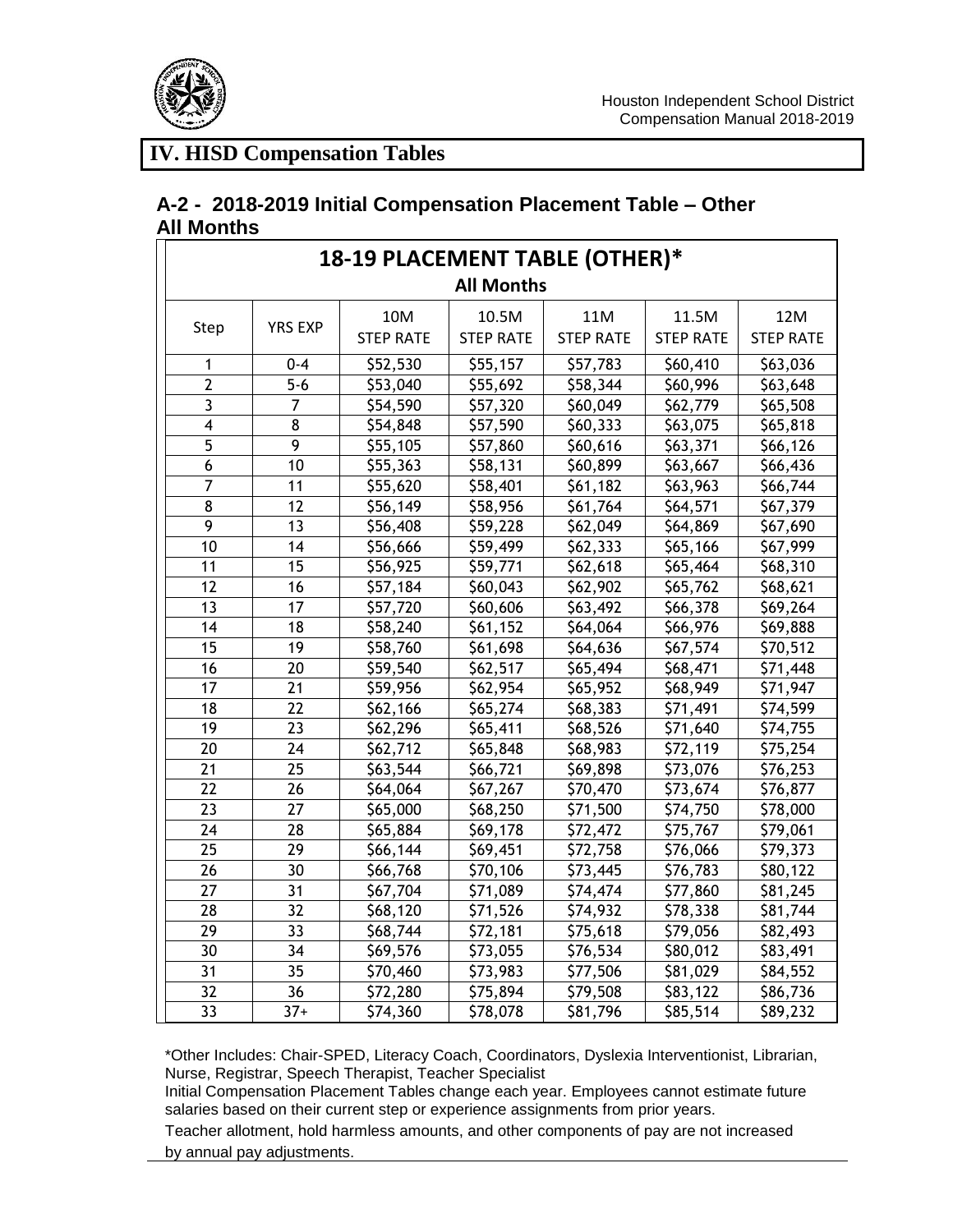

#### **A-3 - 2018-2019 Evaluation Specialist/LSSP Initial Compensation Placement Table – All Months**

| <b>18-19 EVALUATION SPECIALIST PLACEMENT TABLES</b> |                |                         |                           |                         |                           |                         |  |
|-----------------------------------------------------|----------------|-------------------------|---------------------------|-------------------------|---------------------------|-------------------------|--|
| <b>All Months</b>                                   |                |                         |                           |                         |                           |                         |  |
| Step                                                | <b>YRS EXP</b> | 10M<br><b>STEP RATE</b> | 10.5M<br><b>STEP RATE</b> | 11M<br><b>STEP RATE</b> | 11.5M<br><b>STEP RATE</b> | 12M<br><b>STEP RATE</b> |  |
| 1                                                   | $0 - 4$        | \$55,530                | \$58,157                  | \$60,783                | \$63,410                  | \$66,036                |  |
| $\overline{2}$                                      | $5 - 6$        | \$56,040                | \$58,692                  | \$61,344                | \$63,996                  | \$66,648                |  |
| $\overline{3}$                                      | $\overline{7}$ | \$57,590                | \$60,320                  | \$63,049                | \$65,779                  | \$68,508                |  |
| $\overline{\mathbf{4}}$                             | 8              | \$57,848                | \$60,590                  | \$63,333                | \$66,075                  | \$68,818                |  |
| 5                                                   | $\overline{9}$ | \$58,105                | \$60,860                  | \$63,616                | \$66,371                  | \$69,126                |  |
| 6                                                   | 10             | \$58,363                | \$61,131                  | \$63,899                | \$66,667                  | \$69,436                |  |
| $\overline{7}$                                      | 11             | \$58,620                | \$61,401                  | \$64,182                | \$66,963                  | \$69,744                |  |
| $\overline{8}$                                      | 12             | \$59,149                | \$61,956                  | \$64,764                | \$67,571                  | \$70,379                |  |
| 9                                                   | 13             | \$59,408                | \$62,228                  | \$65,049                | \$67,869                  | \$70,690                |  |
| 10                                                  | 14             | \$59,666                | \$62,499                  | \$65,333                | \$68,166                  | \$70,999                |  |
| 11                                                  | 15             | \$59,925                | \$62,771                  | \$65,618                | \$68,464                  | \$71,310                |  |
| 12                                                  | 16             | \$60,184                | \$63,043                  | \$65,902                | \$68,762                  | \$71,621                |  |
| 13                                                  | 17             | \$60,720                | \$63,606                  | \$66,492                | \$69,378                  | \$72,264                |  |
| 14                                                  | 18             | \$61,240                | \$64,152                  | \$67,064                | \$69,976                  | \$72,888                |  |
| 15                                                  | 19             | \$61,760                | \$64,698                  | \$67,636                | \$70,574                  | \$73,512                |  |
| 16                                                  | 20             | \$62,540                | \$65,517                  | \$68,494                | \$71,471                  | \$74,448                |  |
| 17                                                  | 21             | \$62,956                | \$65,954                  | \$68,952                | \$71,949                  | \$74,947                |  |
| 18                                                  | 22             | \$65,166                | \$68,274                  | \$71,383                | \$74,491                  | \$77,599                |  |
| 19                                                  | 23             | \$65,296                | \$68,411                  | \$71,526                | \$74,640                  | \$77,755                |  |
| 20                                                  | 24             | \$65,712                | \$68,848                  | \$71,983                | \$75,119                  | \$78,254                |  |
| 21                                                  | 25             | \$66,544                | \$69,721                  | \$72,898                | \$76,076                  | \$79,253                |  |
| 22                                                  | 26             | \$67,064                | \$70,267                  | \$73,470                | \$76,674                  | \$79,877                |  |
| 23                                                  | 27             | \$68,000                | \$71,250                  | \$74,500                | \$77,750                  | \$81,000                |  |
| 24                                                  | 28             | \$68,884                | \$72,178                  | \$75,472                | \$78,767                  | \$82,061                |  |
| 25                                                  | 29             | \$69,144                | \$72,451                  | \$75,758                | \$79,066                  | \$82,373                |  |
| 26                                                  | 30             | \$69,768                | \$73,106                  | \$76,445                | \$79,783                  | \$83,122                |  |
| 27                                                  | 31             | \$70,704                | \$74,089                  | \$77,474                | \$80,860                  | \$84,245                |  |
| 28                                                  | 32             | \$71,120                | \$74,526                  | \$77,932                | \$81,338                  | \$84,744                |  |
| 29                                                  | 33             | \$71,744                | \$75,181                  | \$78,618                | \$82,056                  | \$85,493                |  |
| 30                                                  | 34             | \$72,576                | \$76,055                  | \$79,534                | \$83,012                  | \$86,491                |  |
| 31                                                  | 35             | \$73,460                | \$76,983                  | \$80,506                | \$84,029                  | \$87,552                |  |
| 32                                                  | 36             | \$75,280                | \$78,894                  | \$82,508                | \$86,122                  | \$89,736                |  |
| 33                                                  | $37+$          | \$77,360                | \$81,078                  | \$84,796                | \$88,514                  | \$92,232                |  |

Initial Compensation Placement Tables change each year. Employees cannot estimate future salaries based on their current step or experience assignments from prior years.

Teacher allotment, hold harmless amounts, and other components of pay are not increased by annual pay adjustments.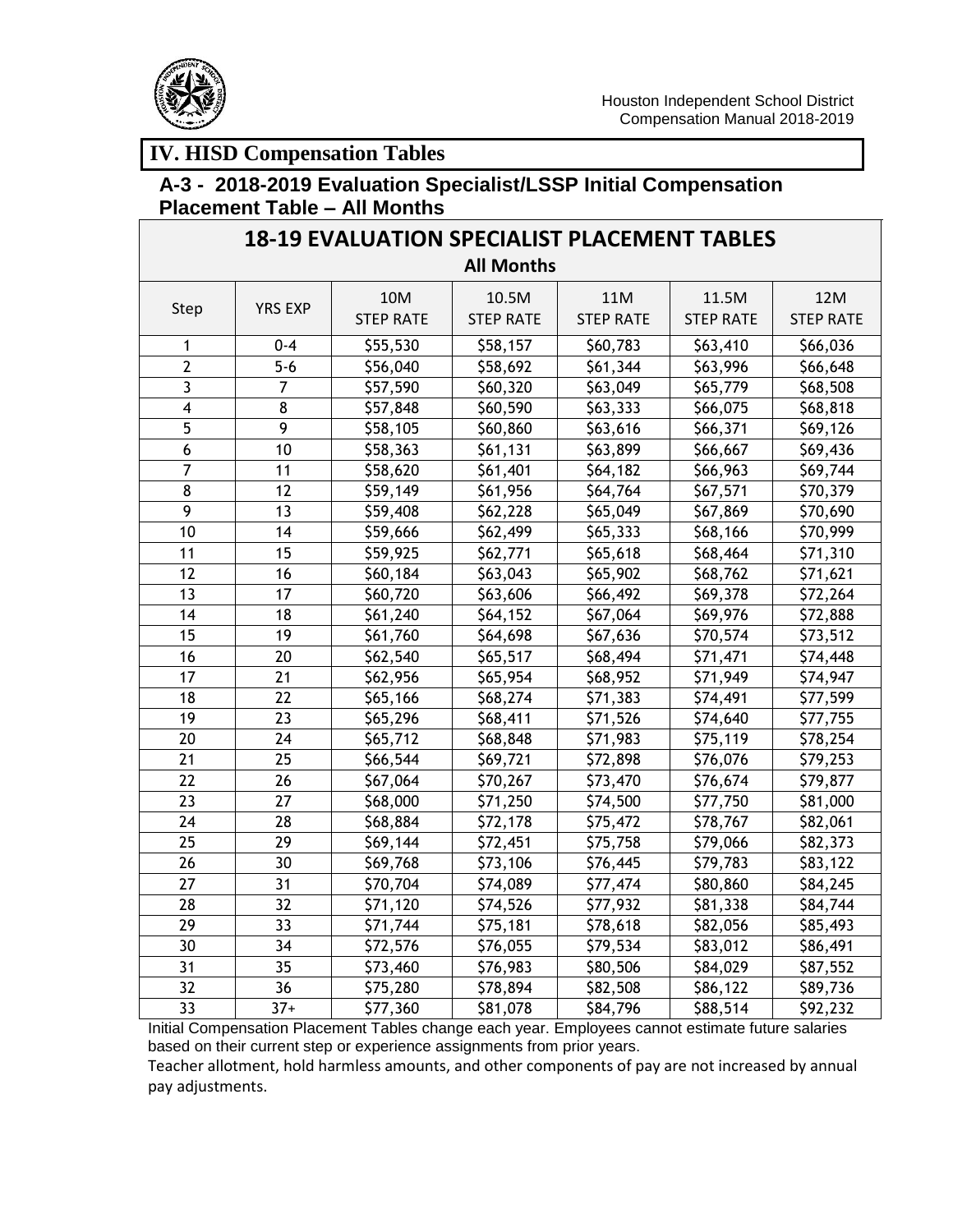

# **A-4 - 2018-2019 Counselor Initial Compensation Placement Table – All Months**

| <b>18-19 COUNSELOR PLACEMENT TABLES</b> |                |                         |                           |                         |                           |                         |  |  |
|-----------------------------------------|----------------|-------------------------|---------------------------|-------------------------|---------------------------|-------------------------|--|--|
| <b>All Months</b>                       |                |                         |                           |                         |                           |                         |  |  |
| Step                                    | <b>YRS EXP</b> | 10M<br><b>STEP RATE</b> | 10.5M<br><b>STEP RATE</b> | 11M<br><b>STEP RATE</b> | 11.5M<br><b>STEP RATE</b> | 12M<br><b>STEP RATE</b> |  |  |
| 1                                       | $0 - 4$        | \$53,530                | \$56,157                  | \$58,783                | \$61,410                  | \$64,036                |  |  |
| $\overline{2}$                          | $5-6$          | \$54,040                | \$56,692                  | \$59,344                | \$61,996                  | \$64,648                |  |  |
| 3                                       | $\overline{7}$ | \$55,590                | \$58,320                  | \$61,049                | \$63,779                  | \$66,508                |  |  |
| $\overline{4}$                          | 8              | \$55,848                | \$58,590                  | \$61,333                | \$64,075                  | \$66,818                |  |  |
| 5                                       | 9              | \$56,105                | \$58,860                  | \$61,616                | \$64,371                  | \$67,126                |  |  |
| 6                                       | 10             | \$56,363                | \$59,131                  | \$61,899                | \$64,667                  | \$67,436                |  |  |
| $\overline{7}$                          | 11             | \$56,620                | \$59,401                  | \$62,182                | \$64,963                  | \$67,744                |  |  |
| $\overline{8}$                          | 12             | \$57,149                | \$59,956                  | \$62,764                | \$65,571                  | \$68,379                |  |  |
| 9                                       | 13             | \$57,408                | \$60,228                  | \$63,049                | \$65,869                  | \$68,690                |  |  |
| 10                                      | 14             | \$57,666                | \$60,499                  | \$63,333                | \$66,166                  | \$68,999                |  |  |
| 11                                      | 15             | \$57,925                | \$60,771                  | \$63,618                | \$66,464                  | \$69,310                |  |  |
| 12                                      | 16             | \$58,184                | \$61,043                  | \$63,902                | \$66,762                  | \$69,621                |  |  |
| 13                                      | 17             | \$58,720                | \$61,606                  | \$64,492                | \$67,378                  | \$70,264                |  |  |
| 14                                      | 18             | \$59,240                | \$62,152                  | \$65,064                | \$67,976                  | \$70,888                |  |  |
| 15                                      | 19             | \$59,760                | \$62,698                  | \$65,636                | \$68,574                  | \$71,512                |  |  |
| 16                                      | 20             | \$60,540                | \$63,517                  | \$66,494                | \$69,471                  | \$72,448                |  |  |
| 17                                      | 21             | \$60,956                | \$63,954                  | \$66,952                | \$69,949                  | \$72,947                |  |  |
| 18                                      | 22             | \$63,166                | \$66,274                  | \$69,383                | \$72,491                  | \$75,599                |  |  |
| 19                                      | 23             | \$63,296                | \$66,411                  | \$69,526                | \$72,640                  | \$75,755                |  |  |
| 20                                      | 24             | \$63,712                | \$66,848                  | \$69,983                | \$73,119                  | \$76,254                |  |  |
| 21                                      | 25             | \$64,544                | \$67,721                  | \$70,898                | \$74,076                  | \$77,253                |  |  |
| 22                                      | 26             | \$65,064                | \$68,267                  | \$71,470                | \$74,674                  | \$77,877                |  |  |
| 23                                      | 27             | \$66,000                | \$69,250                  | \$72,500                | \$75,750                  | \$79,000                |  |  |
| 24                                      | 28             | \$66,884                | \$70,178                  | \$73,472                | \$76,767                  | \$80,061                |  |  |
| 25                                      | 29             | \$67,144                | \$70,451                  | \$73,758                | \$77,066                  | \$80,373                |  |  |
| 26                                      | 30             | \$67,768                | \$71,106                  | \$74,445                | \$77,783                  | \$81,122                |  |  |
| 27                                      | 31             | \$68,704                | \$72,089                  | \$75,474                | \$78,860                  | \$82,245                |  |  |
| 28                                      | 32             | \$69,120                | \$72,526                  | \$75,932                | \$79,338                  | \$82,744                |  |  |
| 29                                      | 33             | \$69,744                | \$73,181                  | \$76,618                | \$80,056                  | \$83,493                |  |  |
| 30                                      | 34             | \$70,576                | \$74,055                  | \$77,534                | \$81,012                  | \$84,491                |  |  |
| 31                                      | 35             | \$71,460                | \$74,983                  | \$78,506                | \$82,029                  | \$85,552                |  |  |
| $\overline{32}$                         | 36             | \$73,280                | \$76,894                  | \$80,508                | \$84,122                  | \$87,736                |  |  |
| 33                                      | $37+$          | \$75,360                | \$79,078                  | \$82,796                | \$86,514                  | \$90,232                |  |  |

Initial Compensation Placement Tables change each year. Employees cannot estimate future salaries based on their current step or experience assignments from prior years.

Teacher allotment, hold harmless amounts, and other components of pay are not increased by annual pay adjustments.